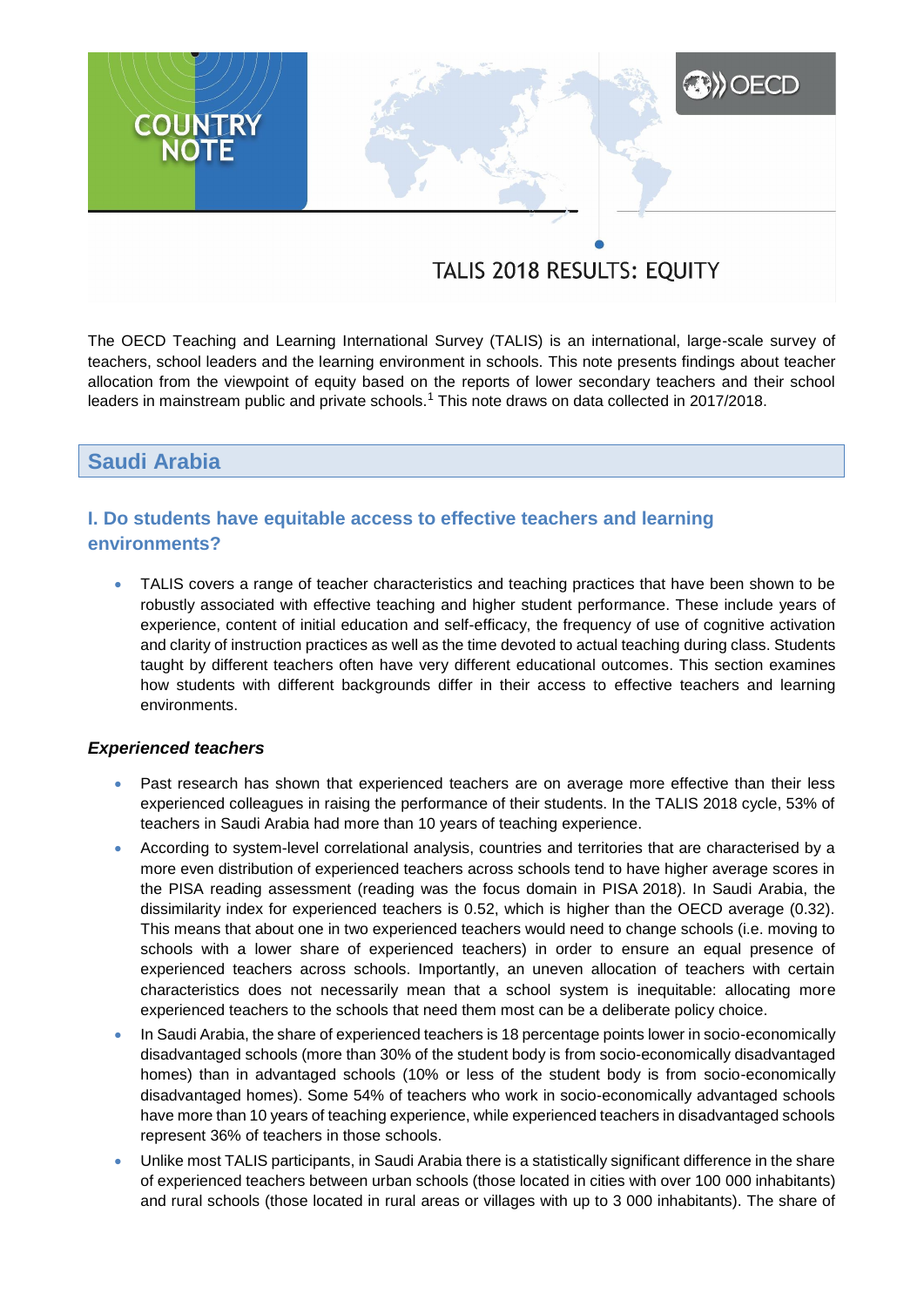### **2** | Saudi Arabia - Country Note - TALIS 2018 Results

experienced teachers is 25 percentage points higher in urban schools (59%) than in rural schools (34%).

### **Figure 1. Allocation of experienced teachers**

Results based on responses of lower secondary teachers and principals



Notes: Only countries and territories with available data are shown. The dissimilarity index measures if the allocation of teachers with a given characteristic in a country's schools resembles the overall teacher population of the country and it ranges from 0 (i.e. the allocation of teachers in schools resembles perfectly the teacher population of the country) to 1 (i.e. teachers with a certain characteristic are concentrated in a single school). Differences across school types that are not statistically significant are highlighted with lighter colours. Source: OECD, TALIS 2018 Database, Table 2.3.

### *Teachers with comprehensive formal education*

- TALIS asks teachers about the content of their initial education and training. In the TALIS 2018 cycle, 52% of teachers in Saudi Arabia reported to have received a comprehensive initial education, which includes subject content, pedagogy, classroom practices, cross-curricular skills, teaching in a mixedability setting and classroom management: this is higher than the OECD average (39%). On average across OECD countries/territories, initial training in cross-curricular skills, teaching in a mixed-ability setting and classroom management tend to be less prevalent than the other types of training.
- As shown by system-level correlational analysis, across countries and territories, the more even the distribution of teachers with comprehensive initial training across schools, the higher students' mean reading score in PISA. In Saudi Arabia, the dissimilarity index for comprehensively trained teachers is 0.28, which is not statistically different from the OECD average (0.26).
- As with most TALIS participants, in Saudi Arabia there is no statistically significant difference in the share of teachers with comprehensive formal education between disadvantaged and advantaged schools, and urban and rural schools.

### *Teachers with higher self-efficacy*

 Research highlights how self-efficacy is positively related to performance in a wide range of settings. Teachers and students are no exception. TALIS elicits teachers' self-efficacy beliefs by asking them to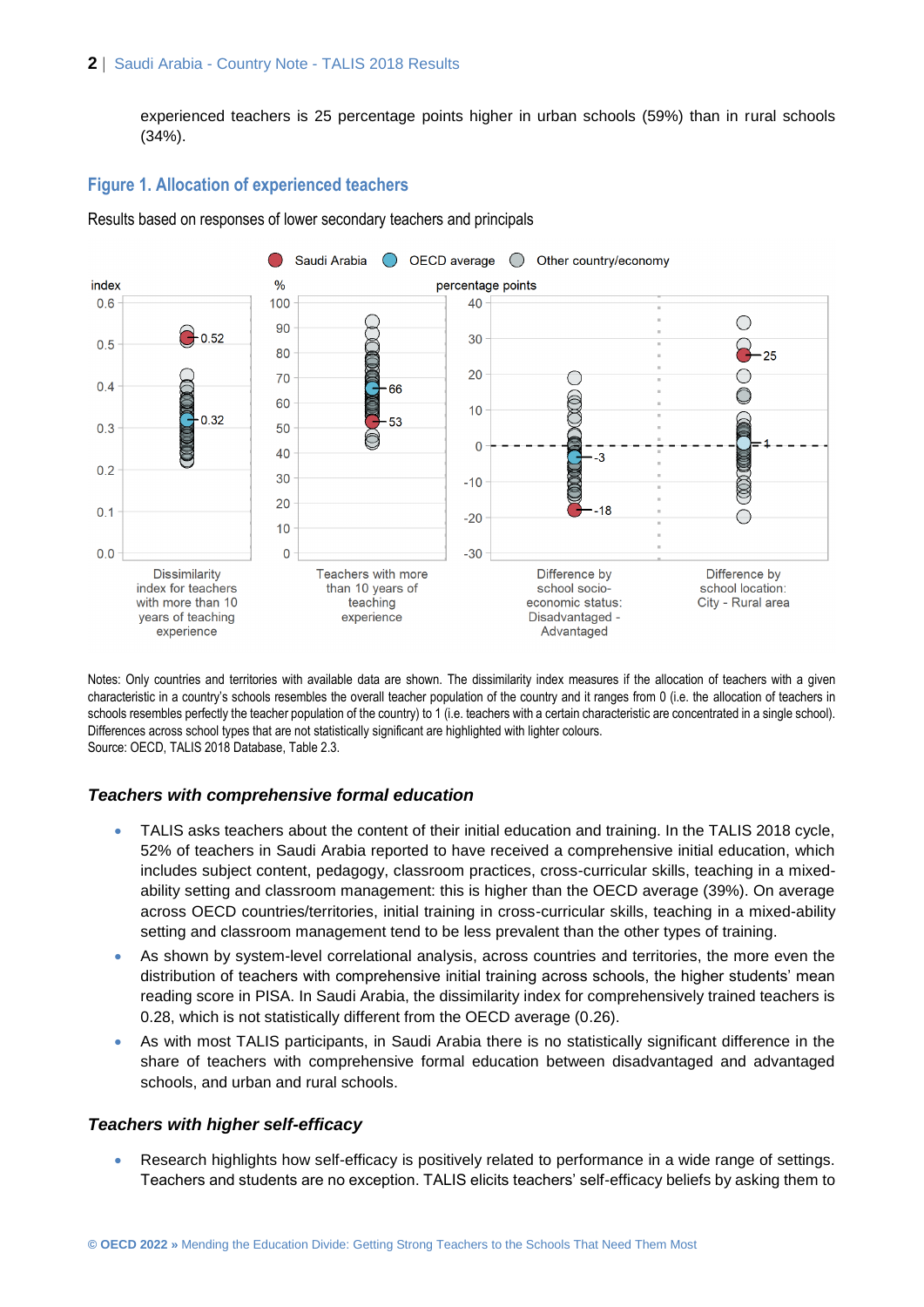assess their ability to perform well in a range of tasks related to classroom management, instruction, and students' engagement. In Saudi Arabia, the dissimilarity index for teachers with higher self-efficacy (defined as those in the top quarter of the national distribution of the self-efficacy scale) is 0.31, which is not statistically different from the OECD average (0.29).

• In the majority of countries and territories participating in TALIS, the share of teachers at the top of the national distribution of the self-efficacy scale is not statistically different across the different types of schools; that is, between disadvantaged and advantaged schools, and urban and rural schools. This is also true in Saudi Arabia.

### *Teachers who allocate a larger share of class time to actual teaching*

### **Figure 2. Allocation of teachers who spend a larger share of class time on actual teaching**



Results based on responses of lower secondary teachers and principals

Notes: Only countries and territories with available data are shown. The dissimilarity index measures if the allocation of teachers with a given characteristic in a country's schools resembles the overall teacher population of the country and it ranges from 0 (i.e. the allocation of teachers in schools resembles perfectly the teacher population of the country) to 1 (i.e. teachers with a certain characteristic are concentrated in a single school). Differences across school types that are not statistically significant are highlighted with lighter colours. Source: OECD, TALIS 2018 Database, Table 2.12.

 Past research has highlighted a positive association between the share of class time teachers devote to teaching and student achievement. The ability of teachers to maximise instruction time is closely related to their ability to maintain order in the classroom. But of course students' attitudes and behaviour also matter as a factor influencing the proportion of time spent on teaching and learning, and are partly outside of teachers' control. TALIS measures the instruction time to which students are exposed by asking teachers how their working time is allocated between different tasks such as administrative tasks, keeping order and actual teaching in a regular weekly class.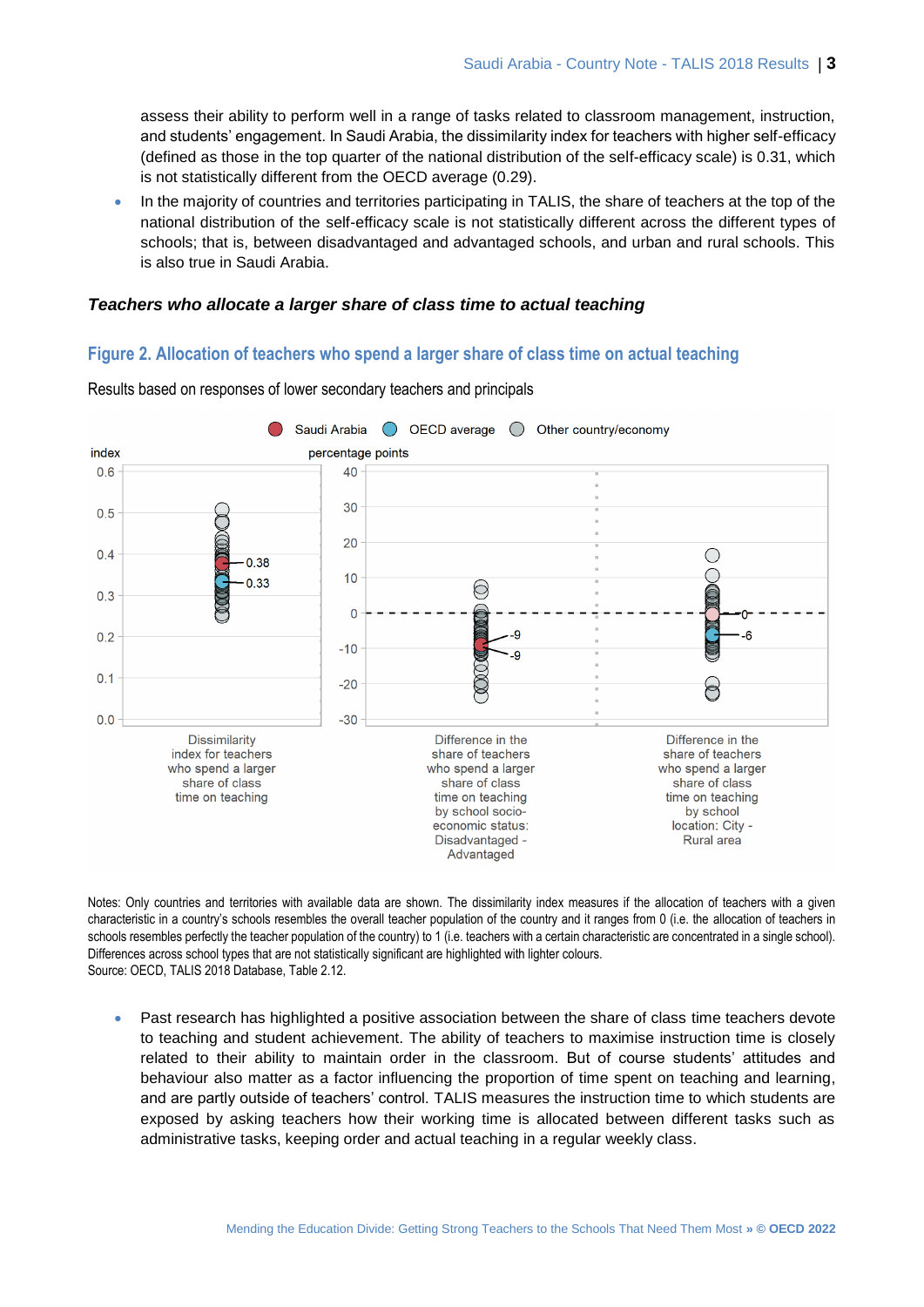### 4 | Saudi Arabia - Country Note - TALIS 2018 Results

- According to system-level correlational analysis, students' average performance in reading is lower in education systems where teachers who spend a larger share of class time on actual teaching are unevenly distributed across schools. In Saudi Arabia, the dissimilarity index for teachers who spend a larger share of class time on actual teaching (defined as those in the top quarter of the national distribution of the share of class time allocated to actual teaching) is 0.38, which is higher than the OECD average (0.33).
- Across TALIS participants, teachers who maximise their students' learning opportunities by spending more time on actual teaching in the classroom tend to be over-represented in socio-economically advantaged schools and private schools. This indirectly confirms that teachers' ability to maximise the time spent on actual teaching and to manage the classroom is likely to be related to the classroom environment, which can be more challenging in certain schools than in others. In Saudi Arabia, the share of teachers who spend a larger share of class time on actual teaching is nine percentage points lower in socio-economically disadvantaged (19%) than in advantaged schools (27%).
- Differences according to school location tend to be less common. In Saudi Arabia, there is no statistically significant difference in the share of teachers who spend a larger share of class time on actual teaching between urban and rural schools.

### *Teachers who use cognitive activation practices on a more regular basis*

- Cognitive activation consists of instructional activities that require students to evaluate, integrate and apply knowledge within the context of problem solving (e.g. presenting tasks for which there is no obvious solution or which require students to think critically, and asking students to decide on their own procedures for solving complex tasks). Past research has shown that the use of cognitive activation is associated with higher student achievement. In Saudi Arabia, the dissimilarity index for teachers who rely on cognitive activation practices most often (defined as those who are in the top quarter of the national distribution in terms of the frequency of use of cognitive activation practices) is 0.37, which is higher than the OECD average (0.3).
- As in most countries and territories participating in TALIS, in Saudi Arabia there is no statistically significant difference in the share of teachers who rely on cognitive activation practices on a more regular basis between disadvantaged and advantaged schools, and urban and rural schools.

### *Teachers who use clarity of instruction practices on a more regular basis*

- Clarity of instruction is conceptualised in TALIS as the ability to set clear and comprehensive instruction and learning goals, to connect new and old topics, and to provide students with a summary at the end of the lesson. Past studies have shown how this practice is related to positive student outcomes, including learning motivation, achievement and satisfaction. In Saudi Arabia, the dissimilarity index for teachers who most often adopt clarity of instruction techniques (defined as those who are in the top quarter of the national distribution in terms of the frequency of use of clarity of instruction practices) is 0.38, which is higher than the OECD average (0.3).
- In Saudi Arabia, the share of teachers who more regularly adopt clarity of instruction practices is not statistically different across different types of schools, such as between disadvantaged and advantaged schools, and urban and rural schools.

### **II. Do students have equitable access to digital learning in school?**

• The use of digital technology for teaching and learning can help students acquire digital skills, socialemotional skills and more standard cognitive skills such as numeracy and literacy. While teachers' reliance on ICT has increased considerably in the wake of the COVID-19 pandemic, school closures have also highlighted the continued presence of digital divides. Available evidence shows that learning losses have been the most severe among marginalised students, who tend to have more limited access to digital learning resources. It is important to note, however, that the data presented in this note were collected in 2017/2018; that is before the outbreak of the COVID-19 pandemic.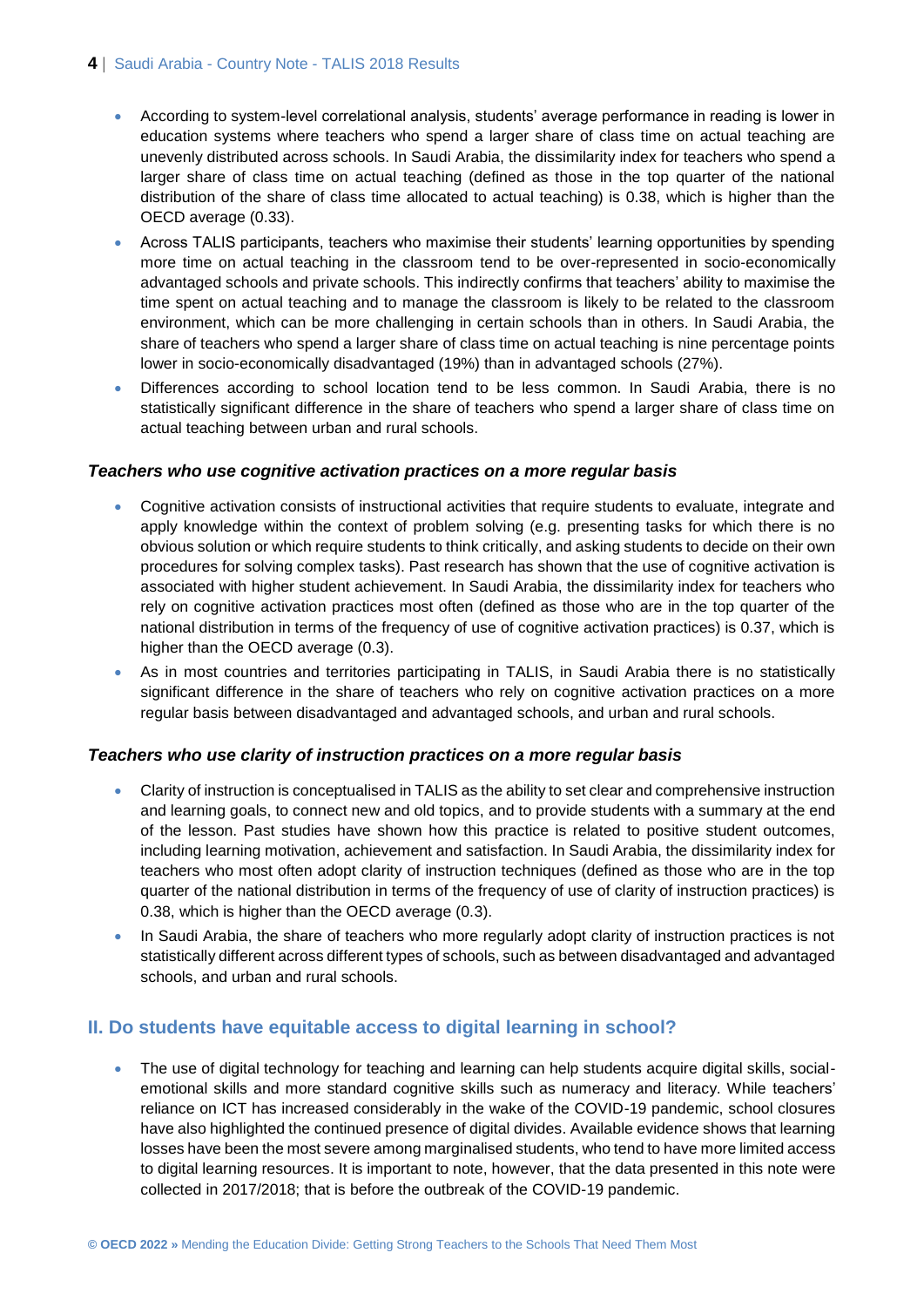### *ICT equipment in school*

- Having adequate ICT equipment at school, such as software, computers, laptops and smart boards, is essential to effective digital learning. In the TALIS 2018 cycle, 61% of principals in Saudi Arabia reported that the school's capacity to provide quality instruction was hindered "quite a bit" or "a lot" by a shortage or inadequacy of digital technology for instruction. This is higher than the OECD average (25%).
- On average across OECD countries/territories, the share of principals who reported that the school's capacity to provide quality instruction was hindered by a shortage or inadequacy of digital technology for instruction is higher in socio-economically disadvantaged schools than in advantaged schools (by nine percentage points). Yet, in Saudi Arabia there is no statistically significant difference in the share of these principals between disadvantaged and advantaged schools.
- On average across OECD countries/territories, there is no statistically significant difference in the share of principals who reported that the school's capacity to provide quality instruction was hindered by a shortage or inadequacy of digital technology for instruction between urban and rural schools. This is also true in Saudi Arabia.

### *Teachers with high self-efficacy in ICT use*

- Having access to technology does not improve student learning in itself. Effective integration of technology into teaching and learning requires teachers who are well trained and able to use digital tools for instruction. In the TALIS 2018 cycle, 75% of teachers in Saudi Arabia reported that they could support student learning through the use of digital technology "quite a bit" or "a lot", which is higher than the OECD average (67%).
- The dissimilarity index for these teachers is 0.34, which is not statistically different from the OECD average (0.31). This means that about one in three teachers with high self-efficacy in ICT use would need to change schools (i.e. moving to schools with a lower share of teachers with high self-efficacy in ICT) in order to ensure an equal presence of these teachers across schools. At the same time, it has to be noted that in Saudi Arabia a large share of teachers (75%) report high self-efficacy in ICT use. In such cases, the dissimilarity index may not be particularly meaningful as, inevitably, most students will have access to some teachers who feel capable of using digital technology in class. It is also important to acknowledge that self-efficacy is context-specific. Therefore, the same teacher may report a different level of self-efficacy in a different school environment.
- According to system-level correlational analysis, disadvantaged students tend to have just as much or more opportunity to learn digital literacy skills (such as detecting if the information read is subjective or biased) in education systems where teachers with high self-efficacy in ICT and teachers who regularly teach using ICT are more evenly distributed across schools.
- In Saudi Arabia, the share of teachers who feel they can support student learning through the use of digital technology "quite a bit" or "a lot" is not statistically different in socio-economically disadvantaged schools than what is observed in advantaged schools.
- Similar to most TALIS participants, in Saudi Arabia there is no statistically significant difference in the share of teachers who feel capable of using ICT in class between urban and rural schools.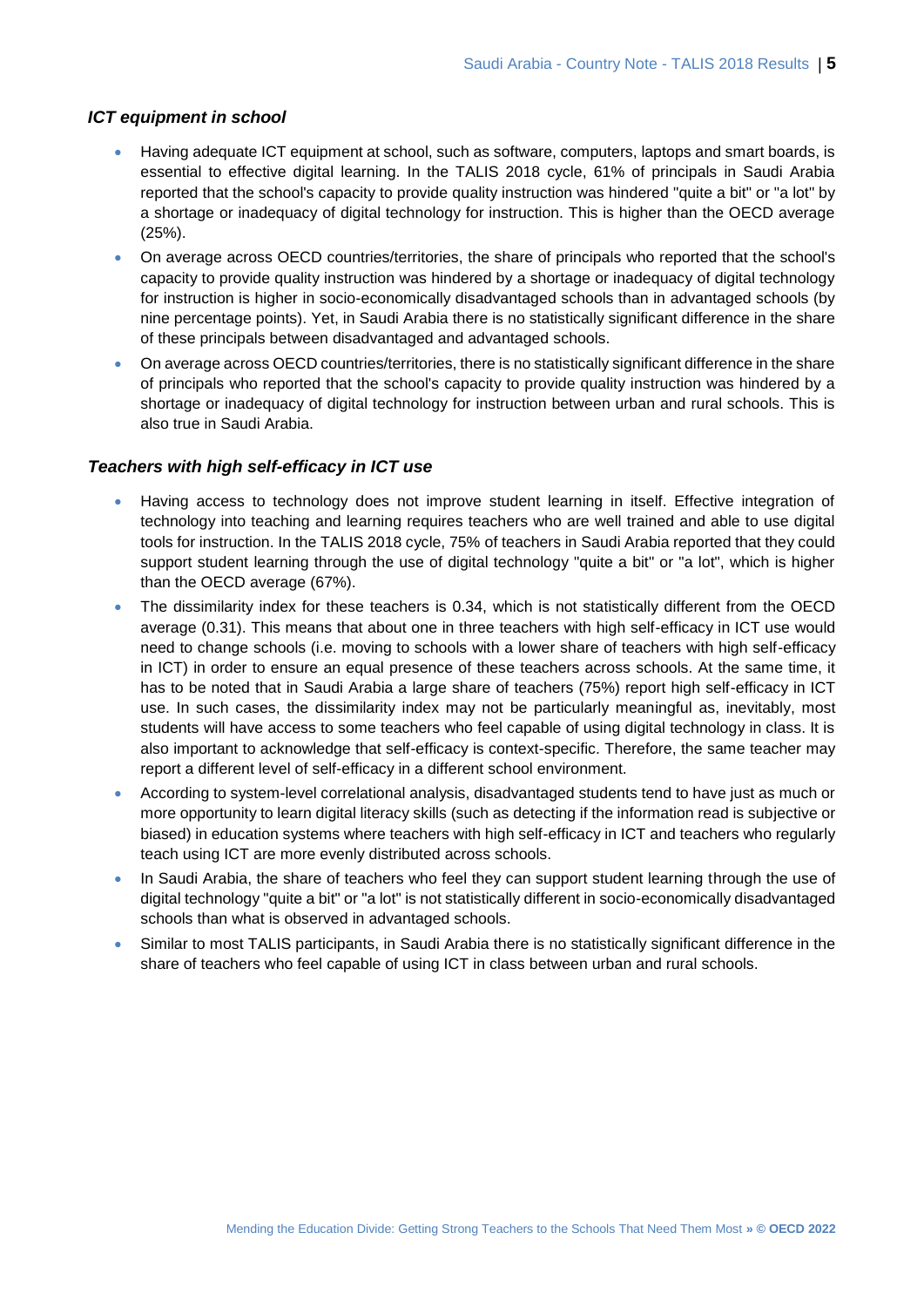



Results based on responses of lower secondary teachers and principals

Notes: Only countries and territories with available data are shown. The dissimilarity index measures if the allocation of teachers with a given characteristic in a country's schools resembles the overall teacher population of the country and it ranges from 0 (i.e. the allocation of teachers in schools resembles perfectly the teacher population of the country) to 1 (i.e. teachers with a certain characteristic are concentrated in a single school). Differences across school types that are not statistically significant are highlighted with lighter colours. Source: OECD, TALIS 2018 Database, Table 3.12.

### *Teachers who use ICT for teaching on a regular basis*

- Past research has highlighted a positive relationship between teachers' perceived self-efficacy in ICT and their use of digital technology in the classroom. Although the literature also shows that ICT use at school does not automatically lead to better student outcomes – both too limited and overly excessive use of ICT can be associated with lower student achievement – teachers' and students' ability to make the most of ICT is reinforced by regular and judicious use of digital technology in the classroom. In the TALIS 2018 cycle, 49% of teachers in Saudi Arabia reported "frequently" or "always" letting students use ICT for projects or class work, which is lower than the OECD average (53%). The dissimilarity index for these teachers is 0.36, which is not statistically different from the OECD average (0.32).
- As with most TALIS participants, in Saudi Arabia the share of teachers who regularly use ICT in class is not statistically different between socio-economically disadvantaged and advantaged schools.
- As with most TALIS participants, in Saudi Arabia there is no statistically significant difference in the share of teachers who regularly use ICT for teaching between urban and rural schools.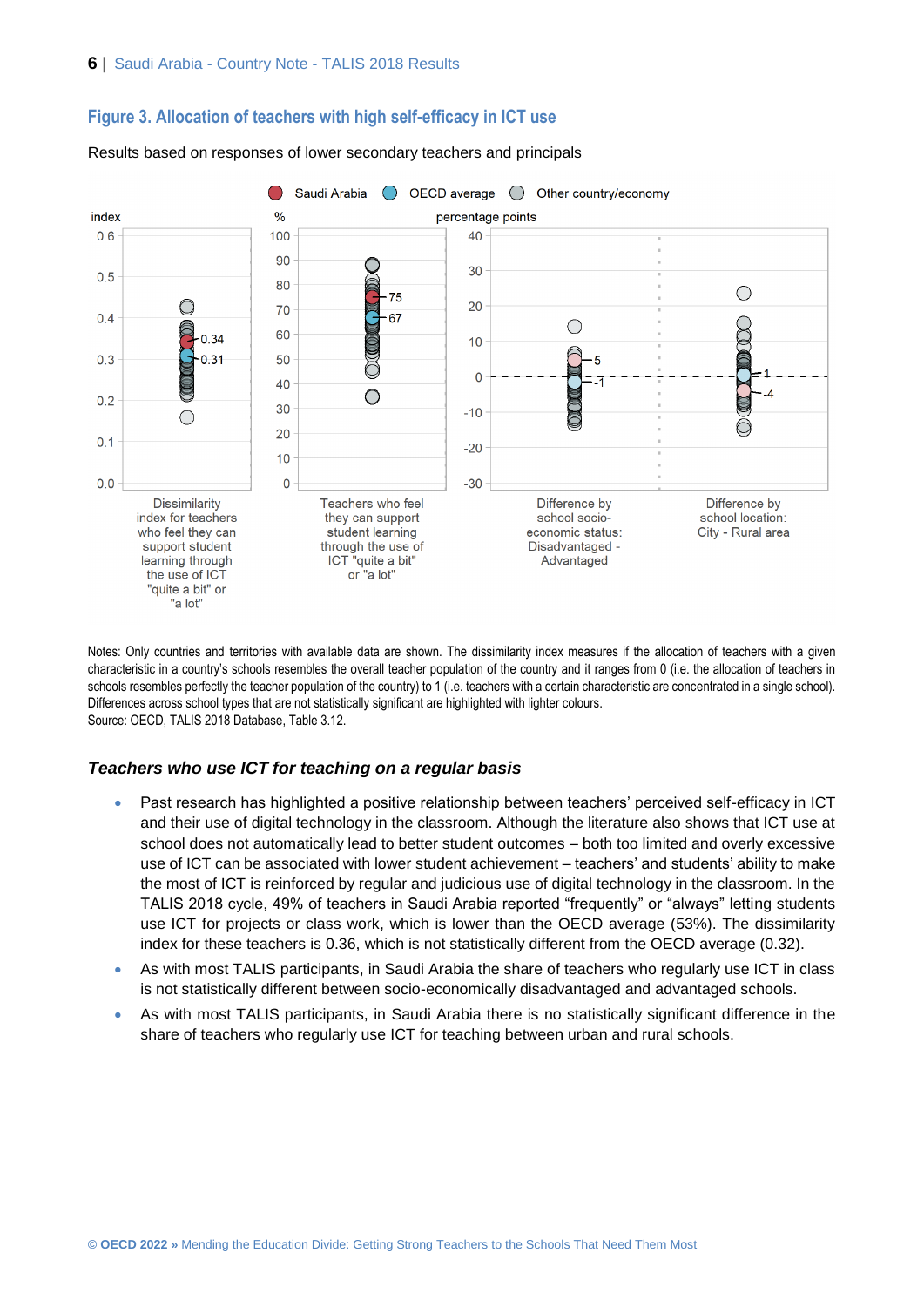

## **Figure 4. Allocation of teachers who regularly use ICT for teaching**

Results based on responses of lower secondary teachers and principals

Notes: Only countries and territories with available data are shown. The dissimilarity index measures if the allocation of teachers with a given characteristic in a country's schools resembles the overall teacher population of the country and it ranges from 0 (i.e. the allocation of teachers in schools resembles perfectly the teacher population of the country) to 1 (i.e. teachers with a certain characteristic are concentrated in a single school). Differences across school types that are not statistically significant are highlighted with lighter colours. Source: OECD, TALIS 2018 Database, Table 3.15.

# **Key features of TALIS 2018**

TALIS uses questionnaires administered to teachers and their school principals to gather data. Its main goal is to generate internationally comparable information relevant to developing and implementing policies focused on school leaders, teachers and teaching, with an emphasis on those aspects that affect student learning. It gives a voice to teachers and school leaders, allowing them to provide input into educational policy analysis and development in key areas.

- The international target population for TALIS is composed of lower secondary teachers and their school leaders in mainstream public and private schools. TALIS 2018 offered three additional options: 15 countries and territories also surveyed teachers and school leaders in their primary schools (ISCED level 1), 11 countries and territories did so in their upper secondary schools (ISCED level 3) and 9 countries and territories conducted the survey in schools that participated in the 2018 OECD Programme for International Student Assessment (PISA).
- Building on literature identifying the characteristics and practices of teaching that boost student achievement, the report *Mending the Education Divide: Getting Strong Teachers to the Schools That Need Them Most*, published on 14 March 2022, shows how teachers with different characteristics and practices tend to concentrate in different schools, and how much access students with different socioeconomic backgrounds have to strong teachers. It points out the aspects of different educational